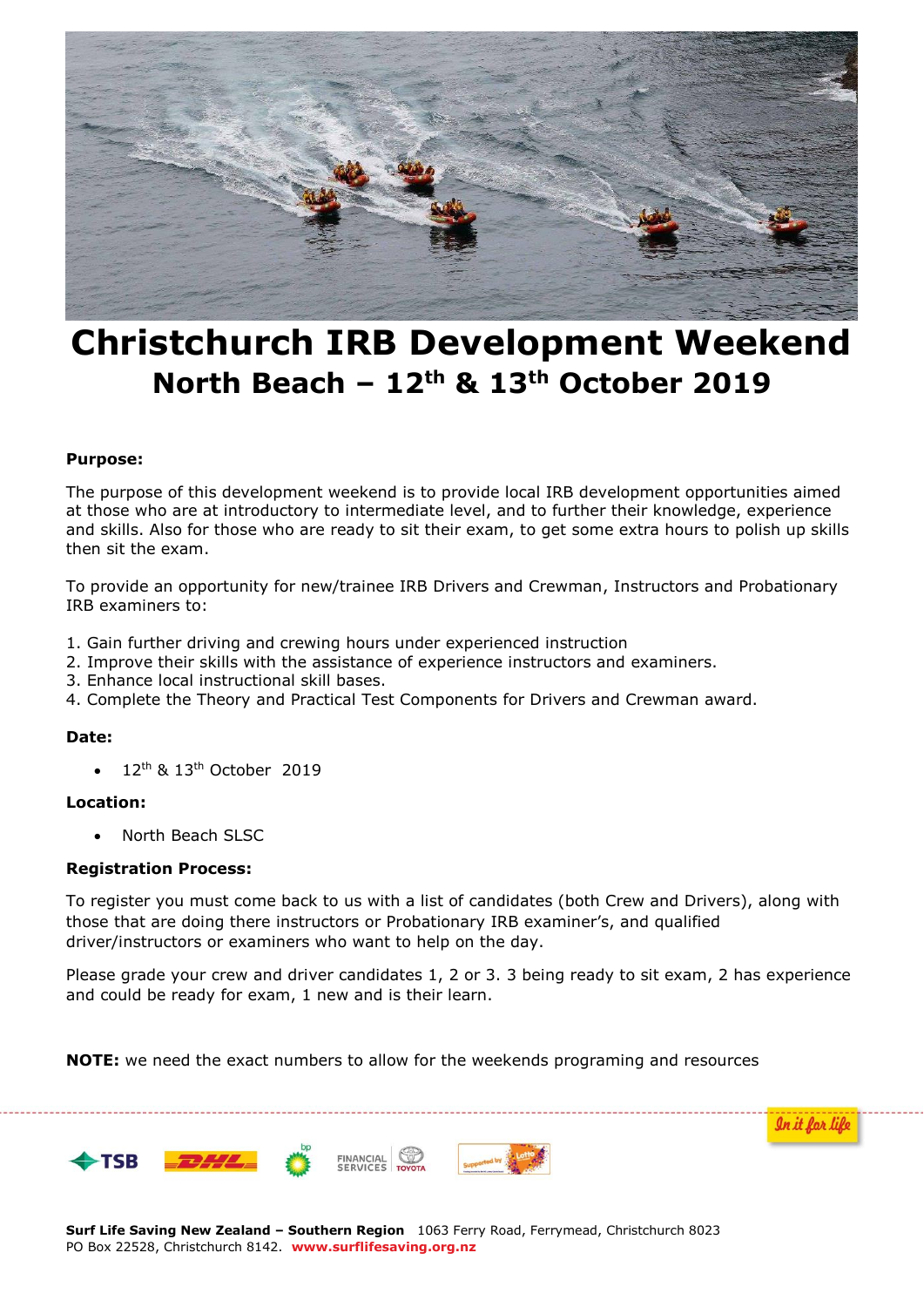# **Weekend Programme & Requirements:**

Saturday: 10am – 4pm

Sunday: 9am – 2pm

- Instructors Development
- Probationary Examiners development
- Hulls and motor inspections, setup and maintenance
- Engine reinstatement
- IRB Signals, communications & maritime regulations
- Practical driving skills and control, patient pickups, solo driving
- Parallel running
- Theory Exam
- Driver/Crewperson examinations (if surf permits there will be an opportunity to be examined both Saturday & Sunday)

A theory component will be offered for those candidates that are ready, this will be conducted on Saturday afternoon.

# **Practical examination will not take place unless surf conditions are "challenging" (e.g. 1 – 1.5 metres)**

# **What to bring along:**

- Full Wetsuit
- Lunch and snacks both days
- Water Bottle
- Towel
- Warm dry clothes
- Jacket
- Any medication which you require
- IRB training manuals, and pen;
- Your Instruction Record completed and signed off;
- Your IRB Driver workbooks completed and signed off by your club instructor;

Clubs will also need to provide their own equipment for their candidates, this includes but not limited to: IRB Hull, Engine, Fuel, Tools, and Fuel Bladder etc.

It is vitally important that candidates come prepared and equipment is all operational so that we can get through the programme. If you have any further questions please don't hesitate to contact me.

# **Further Information:**

Clubs registering candidates please also include the contact details of your instructors / helpers so that we can include them in any important communications.

Further details including weather/swell forecast will be emailed out to registered clubs and contacts closer to the date.

Yours sincerely